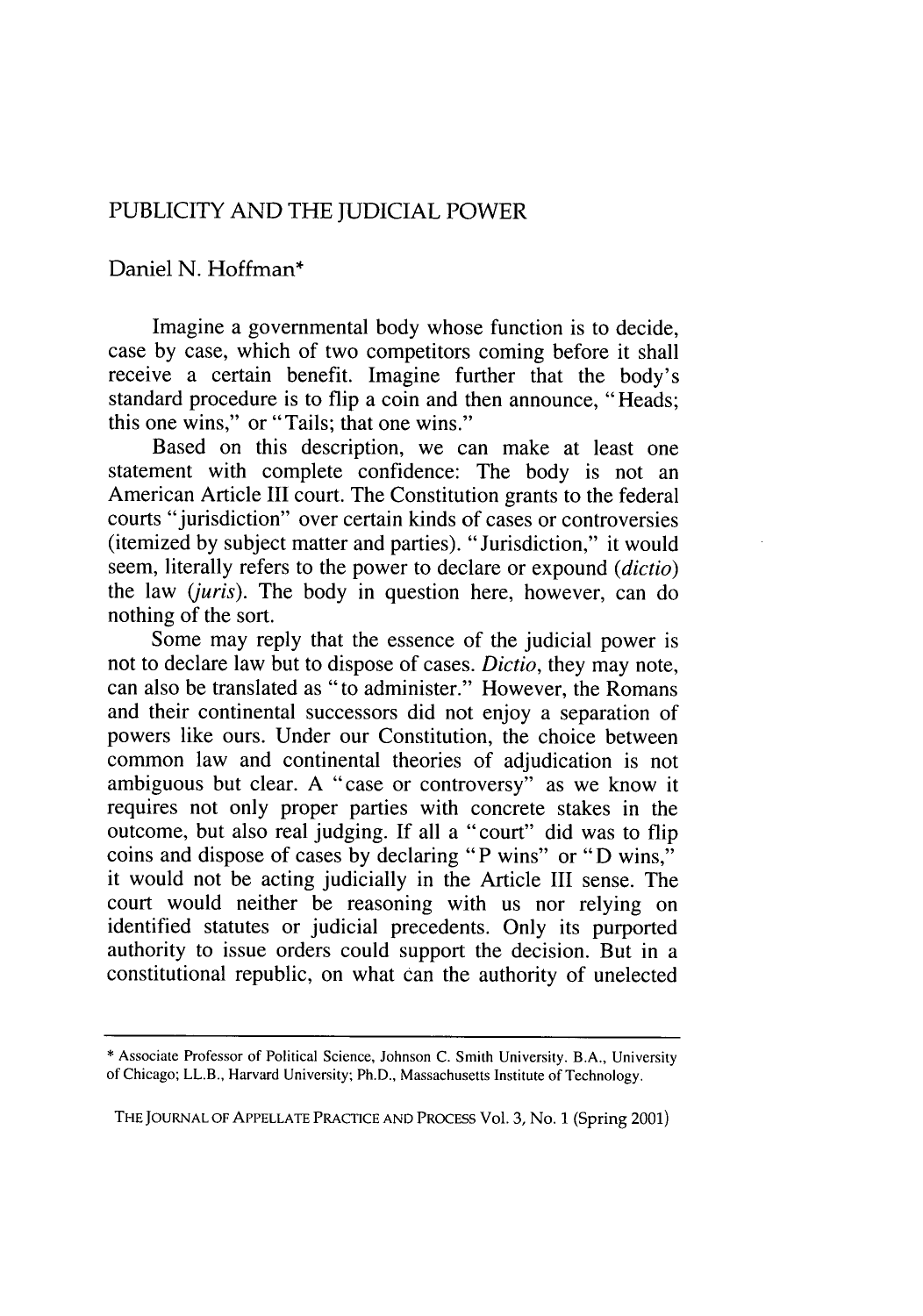judges rest? Simply on that of those who appointed them? Then how could we call this an "independent" judiciary?

A rule mandating a coin-tossing practice-or, I submit, even one simply forbidding the giving of reasons, and thus defining justice as whatever a court says it is—would violate our shared understanding of what the rule of law means. In comparative law, we called it Qadi justice, something different in kind from law as we know it.

The decision of the Eighth Circuit Court of Appeals in *Anastasoff'* invalidated a judicial practice quite different from that described above. Nevertheless, the court's ruling rested on an understanding of the judicial power close to that advanced here. The case is unusual in two respects: first, as a holding by (a panel of) an appellate court that one of the court's own procedural rules is unconstitutional; second, in its reliance not on a right of litigants, but on Article III's conception of the judicial power itself.

While the ground of decision marks this a separation of powers case, most court decisions interpreting the doctrine of separated powers are quite different, in that they pertain to the outer limits of a branch's power, to the points beyond which its action will invade the prerogatives or usurp the functions granted to another branch. In *Anastasoff,* however, we deal with the question of inherent limits to a branch's power: the points at which its action simply cannot be recognized as proper to or competent for the branch it is.

There is very little black-letter law on issues of inherent powers, for several reasons. First, the constitutional text is very reticent about the meaning of the terms "legislative," "executive," and "judicial," treating them either as self-evident or as adequately specified by the particular powers granted to each branch. Moreover, the Constitution arguably (and, in the case of Congress, explicitly) leaves to each branch a good deal of discretion with regard to its internal decisionmaking procedures. Second, such questions do not frequently arise, and even less often in a justiciable context. A court is

*<sup>1.</sup> Anastasoff v. U.S.,* 223 F.3d 898 (8th Cir. 2000), *vacated as moot,* 235 F.3d 1054 (8th Cir. 2000) (en banc).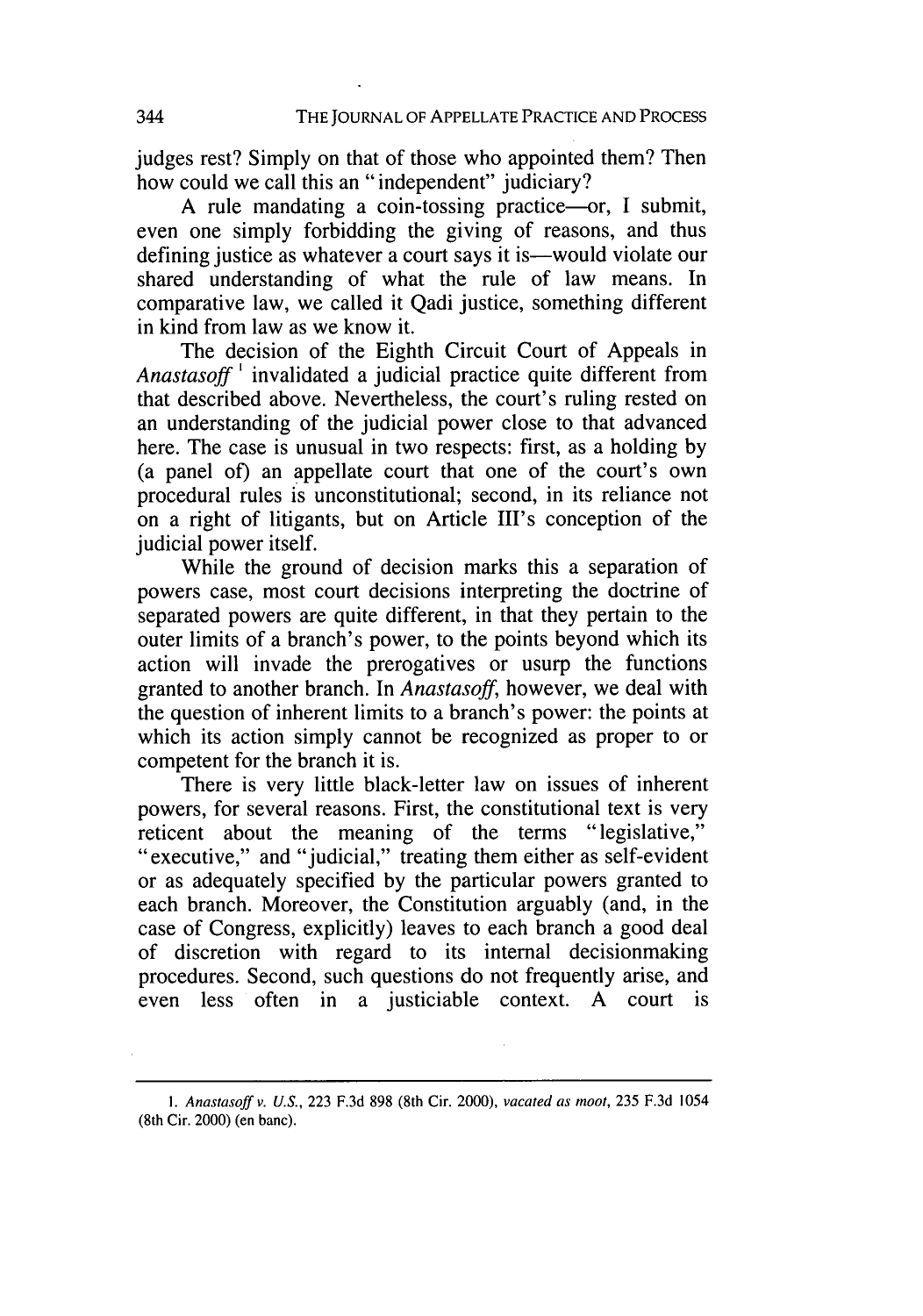understandably reluctant to declare that an act of another branch was outside the scope of that branch's powers.

There have, of course, been a few celebrated inherent powers cases all the same. Quite unlike *Anastasoff,* most are cases where a newly asserted power, not expressly granted by the Constitution, is claimed to be inherent in a branch's functions because it is essential to its ability to perform those successfully.<sup>2</sup> Rarer still, but more closely on point, are cases such as the delegation doctrine and legislative veto decisions, holding that a branch is, by its inherent nature, disabled from engaging in a certain action or practice.<sup>3</sup> One might call this the doctrine of inherent disabilities.

It is usually easier in terms of comity for a court to declare a limitation on its own power than to declare one on the powers of the other branches. Yet even a ruling of this type may be deemed aggressive and usurpatory by other branches; the classic example was *Marbury*.<sup>5</sup> The courts have also declined on other occasions to behave in ways they regarded as nonjudicial; e.g., refusing to give advisory opinions and refusing to issue decisions that are reviewable and reversible by executive officers.6 *Anastasoff* falls squarely within this line of cases except for the fact that the rule at issue here was made by the court itself. Yet from the perspective of inherent powers and inherent disabilities, this is clearly an irrelevant distinction. Strong judicial resistance would be expected if another branch

6. See Hayburn's Case, 2 U.S. 409 (1792); *Letter* of Chief Justice Jay and Associate Justices to President Washington, in John Jay, The Correspondence and Public Papers of John Jay vol. III, 487-88 (Henry P. Johnston ed., **G.P.** Putnam's Sons 1890) (advisory opinions).

<sup>2.</sup> *See e.g. U.S.* v. Belmont, 301 U.S. 324 (1937) (executive agreements); McGrain v. *Daugherty,* 273 U.S. 135 (1927) (congressional investigations); *In re Debs,* 158 U.S. 564 (1895) (presidential order maintenance); *Ex parte Robinson,* 86 U.S. 505 (1873) (judicial contempt power).

<sup>3.</sup> See e.g. INS v. Chadha, 462 U.S. 919 (1983) (legislative veto); Youngstown Sheet & Tube Co. v. Sawyer, 343 U.S. 579 (1952) (lack of inherent presidential power); Panama Refining Co. *v.* Ryan, 293 U.S. 388 (1935) (delegation of congressional powers).

<sup>4.</sup> Additional arguments of this tenor are possible, though not well supported by precedent. For example, one could argue that, because legislation is inherently general in scope, *infra* n. 11 and accompanying text, private bills are not proper legislative acts. Cf. Oregon v. Smith, 494 U.S. 872 (1990) (less stringent review for "laws of general application"); INS v. Chadha, 462 U.S. 919 (1983) (Powell, J., concurring). One could also argue that certain executive orders and actions constitute making law, not executing it.

<sup>5.</sup> Marbury v. Madison, 5 U.S. 137 (1803).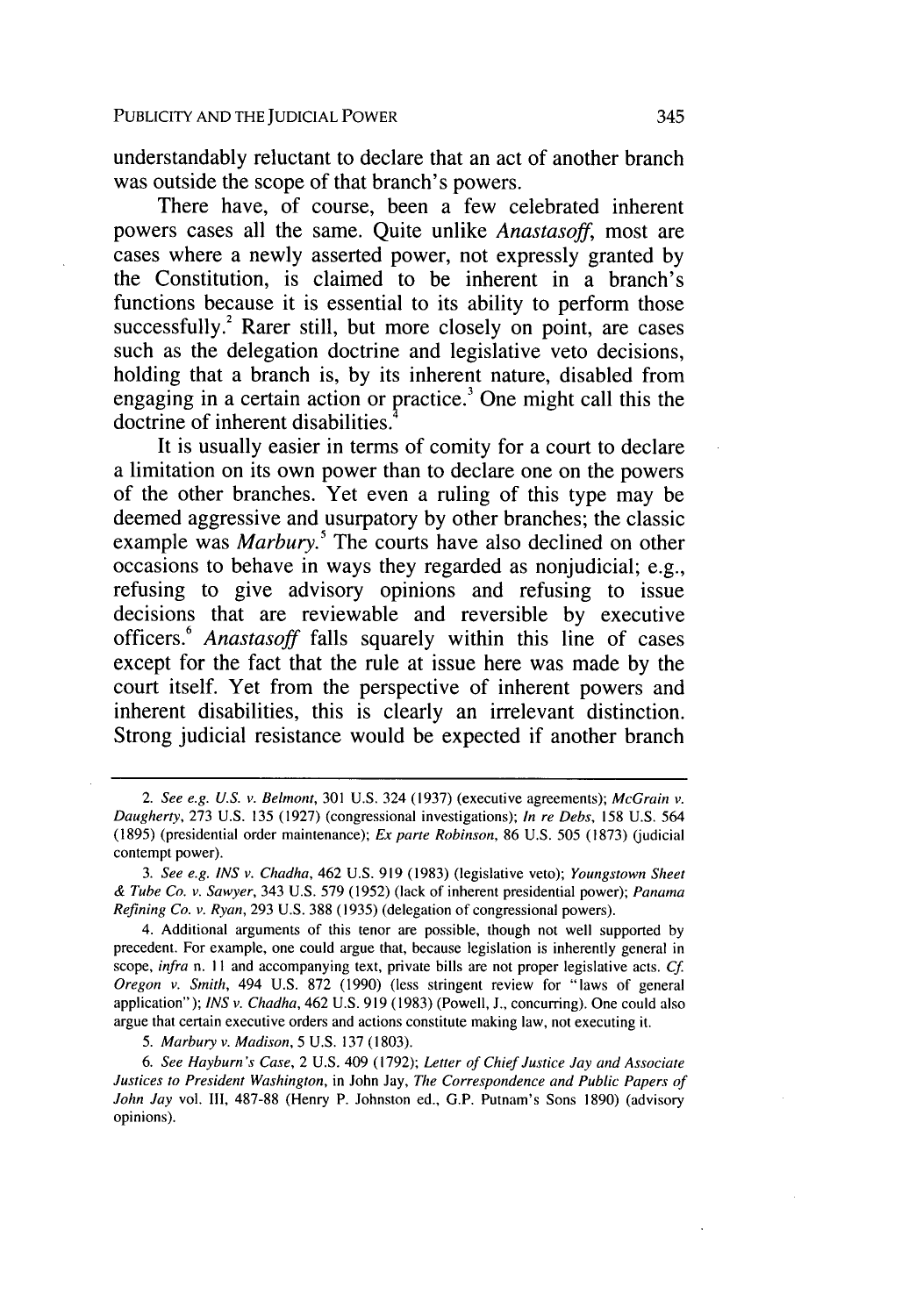forbade them to explain themselves, but the issue pertains more to the impact of the rule than to its source.

The phenomenon at the root of the problem in *Anastasoff* is that for about thirty years, the federal courts of appeals have been struggling to accommodate their decisionmaking practices to an exponential growth in the quantity of law, unmatched **by** commensurate growth in the size and staffing resources of the judiciary. Some observers see this growth as threatening to completely overwhelm the judiciary's ability to decide cases efficiently. Responsive innovations in the various circuits have included, among other things, dispensing with oral argument, summary decisions without opinion, and opinions prepared on a "not for publication" basis. In connection with the last of these practices, many circuits have provided in addition that an "unpublished" opinion may not be cited, or, in the Eighth Circuit's more qualified language, is "not precedent and parties generally should not cite [it]," unless a decision has "persuasive value" and there is no equivalent published opinion.<sup>7</sup>

While some objections to these innovations question the validity of their pragmatic rationale,<sup>8</sup> objections in principle

<sup>7. 8</sup>th Cir. R. 28A(i) (West Group 2000).

<sup>8.</sup> Since **I** first looked twenty years ago at the issues concerning nonpublication of appellate court opinions, *see* Daniel Hoffman, *Nonpublication of Federal Appellate Court Opinions,* 6 Justice System **J.** 405 (1981), much has been written and the relevant guidelines and practices have evolved. Still, the main questions **I** raised at that time are very pertinent: How substantial are the measurable benefits and costs, respectively, of these practices? How persuasive is the argument that, even if the benefits exceed the costs, the practices are nevertheless unacceptable in principle?

On the empirical questions there may be relatively little new to say. Whatever common sense may suggest, I demonstrated that, as of 1980, no substantial benefit was evident from the available statistics. Review of subsequent literature indicates that no one has yet assumed the burden of demonstrating such a benefit. While the circuits still vary greatly in the proportion of dispositions accompanied by published opinions, as well as in the overall speed of dispositions, and while many of the circuits have significantly changed one or both of those dimensions, no clear-cut correlation between the two statistics has yet been shown, either for circuits or for individual judges. The ostensible benefits in terms of judicial efficiency remain merely that-ostensible. That the new practices are positively indispensable is a completely ungrounded empirical claim. Meanwhile, a number of studies have supplied additional reports of abuses and further evidence that the formal guidelines do not in fact guide judicial decisions and do not ensure that significant lawmaking precedents will be published. *See e.g.* Donald R. Songer, Danna Smith & Reginald S. Sheehan, *Nonpublication in the Eleventh Circuit: An* Empirical Analysis, 16 Fla. St. U. L. Rev. 963 (1989); Mitu Gulati & C.M.A. McCauliff, *On Not Making* Law, 61 L. & Contemp. Probs. 157 (1998).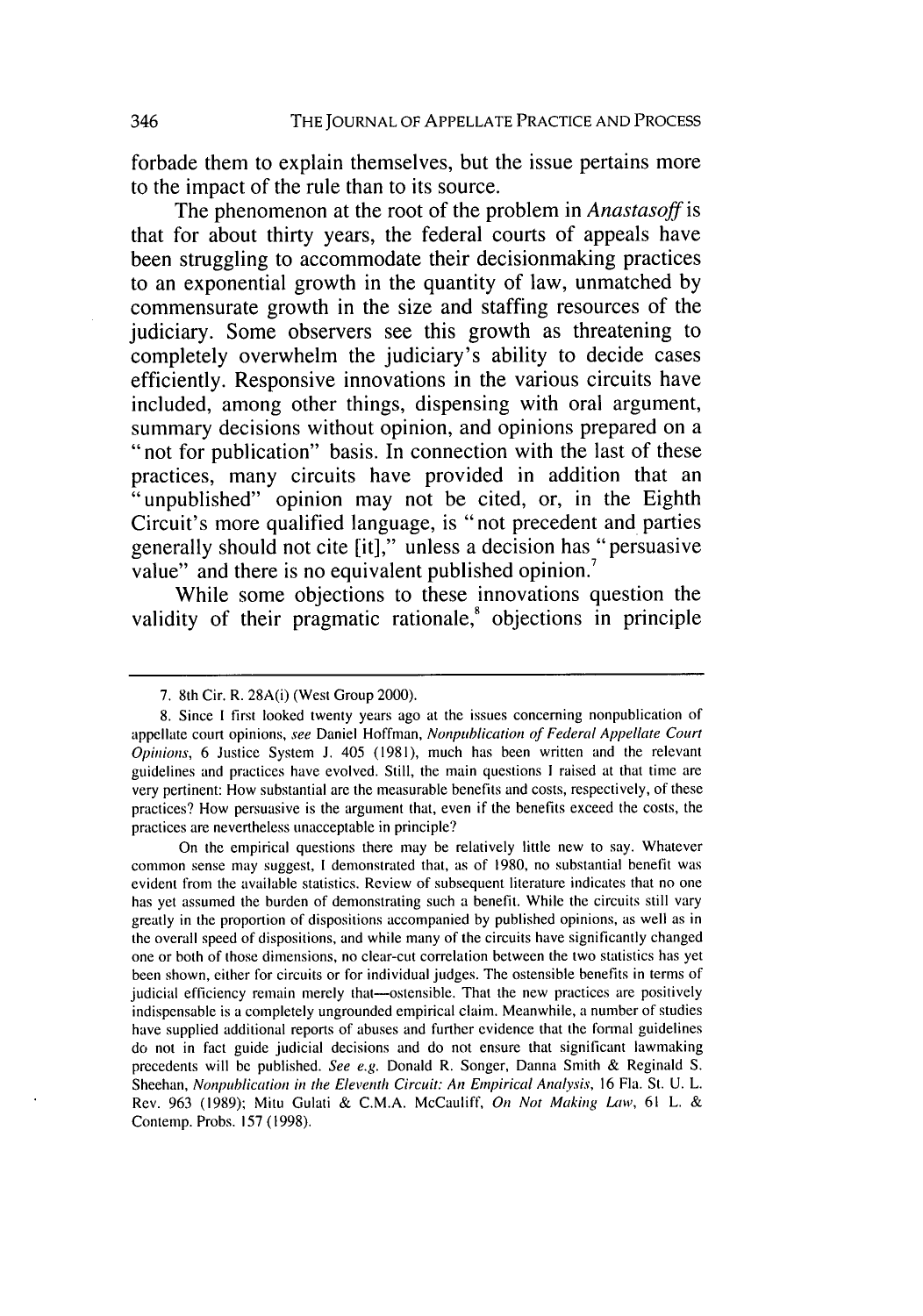were also quick to surface, and some were couched in constitutional terms. Different critics have deployed First Amendment (right to petition), Due Process (fair hearing), and Equal Protection arguments to establish that litigants and attorneys are entitled to have full and equal access to the law and to inform the court of precedents they deem helpful to their cases, unobstructed by judicial resort to unexplained judgments or by unpublished or noncitable opinions. While I find much merit in these arguments, I shall not delve into them here, since *Anastasoff* rests directly on the interpretation of Article III.

Are these new, efficiency-driven court procedures consistent with Article III? One important way to expound on the meaning of "judicial power" or "jurisdiction" is to revisit the fundamental reason we have a separate judicial branch in the first place: the concept of the rule of law. To combine the judicial with the legislative or the executive power, says Publius, is the essence of tyranny.<sup>10</sup> The laws must be general in their language and effect, say Locke and other theorists.<sup>"</sup> Laws require application and interpretation; that the state of nature lacks impartial arbiters for this purpose is one of the major reasons to establish a government. Hence the most essential attribute of the judicial process and the most essential aspect of "good behavior" for a judge is neutrality. Because judges are human and have their own personal/partisan interests and preferences, they contribute to the legitimacy of the state only if their judgments are rendered not according to the judge's personal will, but according to law. That the decision is made according to law, moreover, must be demonstrable—not taken on faith.

Judicial independence and neutrality are the fundamental motivations for Article III. Practices that undermine these virtues, whether externally or internally imposed, are at the least

<sup>9.</sup> Some of the arguments are adumbrated in the articles cited supra n. 8; others were sketched in recent discussions, prompted by Anastasoff, on a listserv to which the author subscribes.

<sup>10.</sup> *No.* 47: Madison, in Alexander Hamilton, James Madison, & John Jay, The Federalist Papers 300-308 (Clinton Rossiter ed., Penguin Group 1961).

**<sup>11.</sup>** John Locke, The Second Treatise of Civil Government and a Letter Concerning Toleration, ch. **11, \$** 134f **(J.W.** Gough ed., Basil Blackwell 1947); Jean Jacques Rousseau, The Social Contract and Discourses, Book **11,** ch. VI, 69-75 (G.D.H. Cole trans., E.P. Dutton & Co. 1950).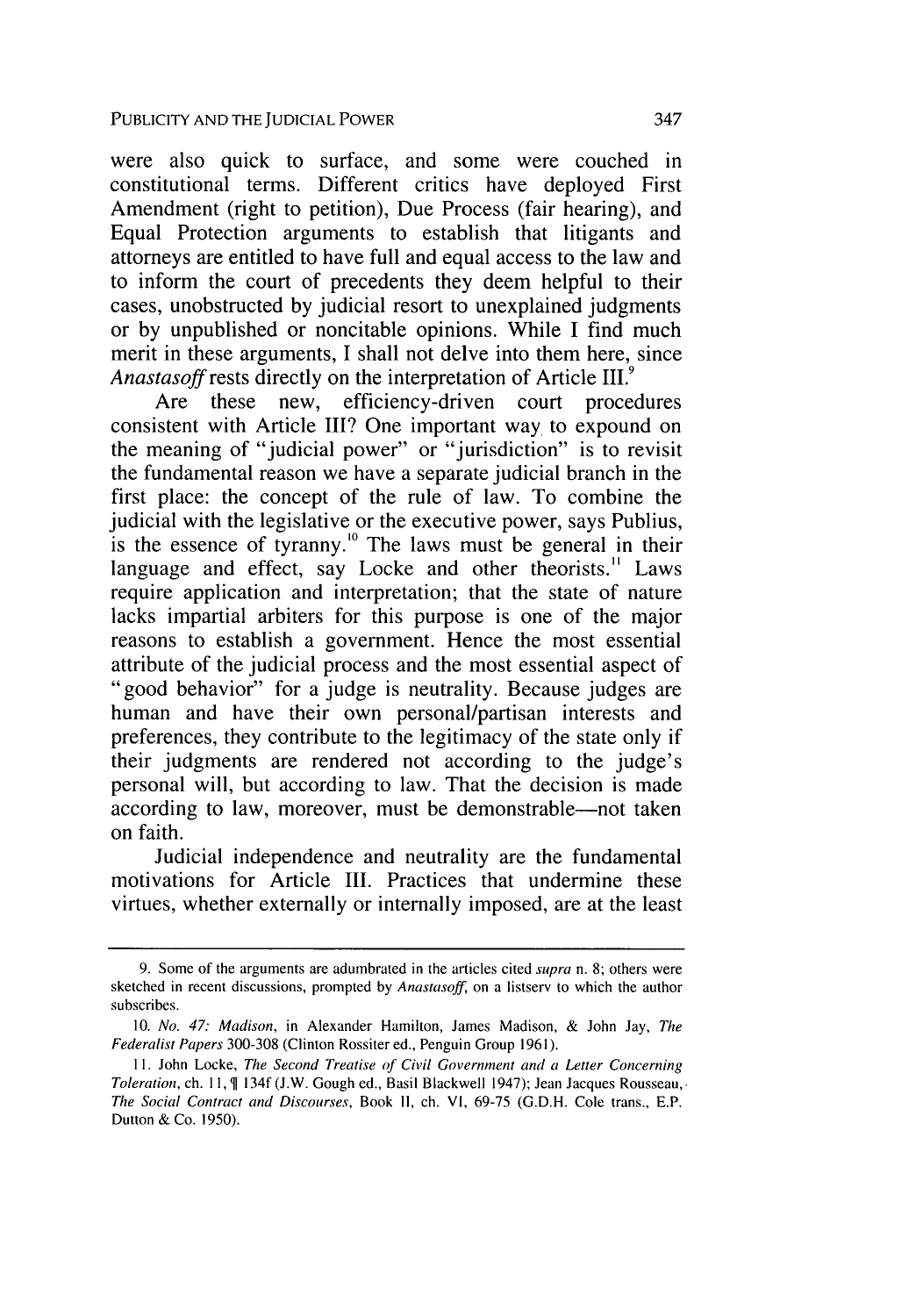in tension with that Article. "No one shall judge his own cause": The "judgment" of an admittedly partial judge would be no judgment at all, and it would be the clear duty of a higher court to vacate it. And the "judgment" of a judge who made no analysis of the case, but only flipped a coin? Likewise. And the "judgment" of a judge who declares, "I have reasons, but I won't tell them to you?" Or how about, "Here are my reasons, and don't cite me any contradictory precedents, or I'll hold you in contempt?" Or, finally, "Here are my reasons, but this judgment is not precedential and may not be cited in the future?" While these cases are not identical, they are troubling in closely related ways.

If the lower court has simply given no reasons, an appellate court can remand the case for that purpose; but, if the law is sufficiently clear to the appellate court, it may not need to do so. A court of final decision, however, because it has the last word, must provide that word in order to incorporate the case into the body of law. A nonprecedential decision, because it will not be so incorporated, is not law.

Given the dearth of black-letter law, it would be no great surprise if some readers of this essay said, "But that's a policy argument-not a constitutional argument." These readers, whose objection relies on an understanding of the difference between law and politics, must think they can recognize when law runs out. Hence, they should be the first to demand a constitutionally adequate explanation for every judicial act—an explanation that takes that act from the realm of will into the realm of law.

We know we are in the presence of law not by the building, the robes, or the library, but by the reasons given and the discourse of which those reasons are a part. To say that no reason--no debatable reason---is needed, is to cease to say what the law is.

"It is emphatically the power and the duty of the judicial department to say what the law is."<sup>12</sup> In making declarations that lack precedential authority ab initio-whatever the exact scope

<sup>12.</sup> Marbury v. Madison, 4 U.S. 137, 177 (1803).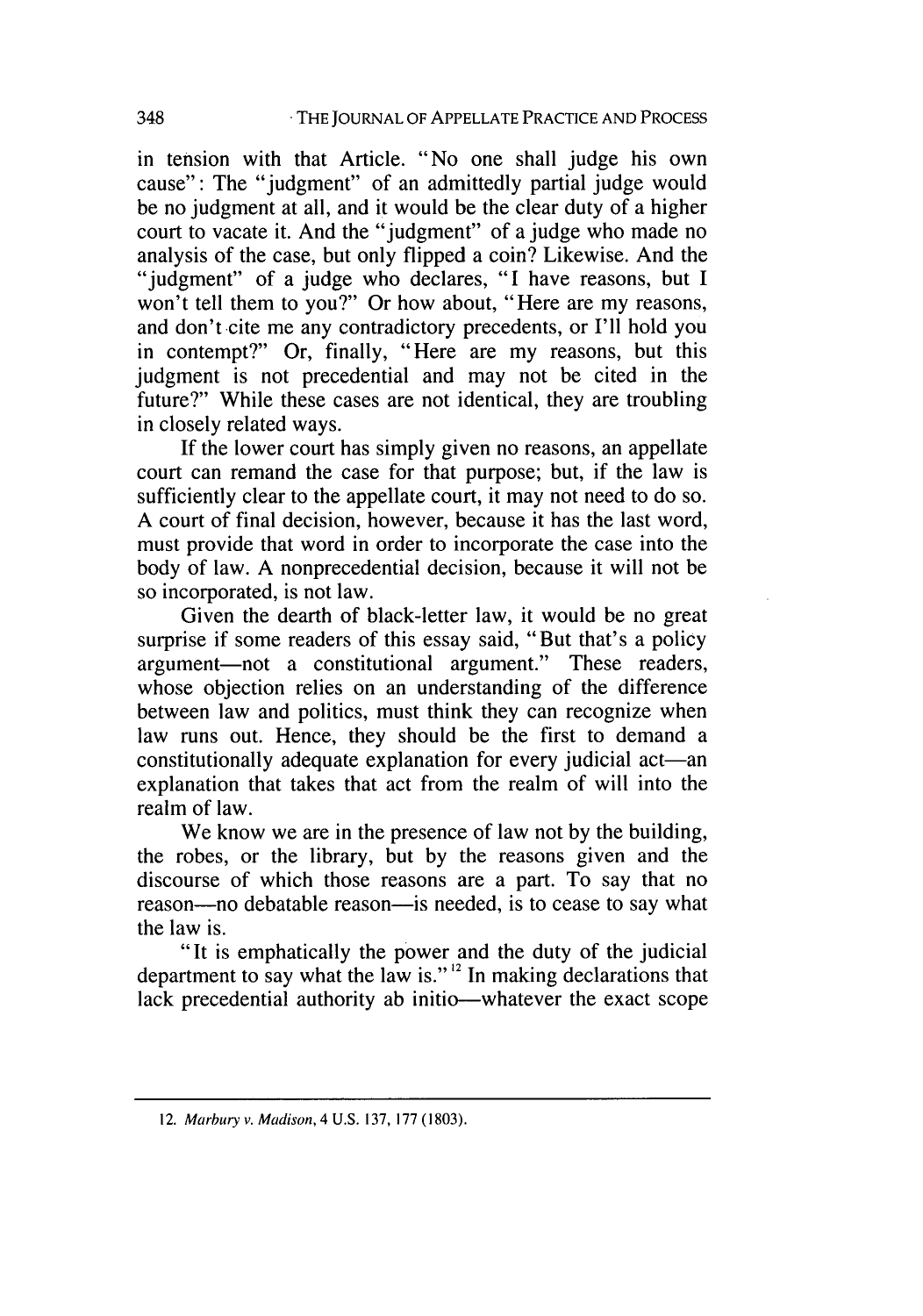of that authority may be when actually exercised—judges are not acting judicially.

Law is inherently a matter of public record, available to all who wish or need to know it.<sup>14</sup>

Hence the non-citation rule violates Article III.

At the heart of every constitutional problem involving the role and powers of the judiciary is the distinction between law and politics.<sup>15</sup> The judiciary exists to provide a good—the rule of law—that politics itself cannot provide, because to permit the "political branches" to interpret the laws would create a potential for tyranny. For this design to be viable, courts must be seen as apolitical.

This reasoning entails the need for a constitutional doctrine of the law/politics distinction: not only do courts not decide questions in their nature political, $<sup>16</sup>$  nor succumb to interference</sup> with their independence by the political branches; neither do they use methods of deciding that are in their nature inherently nonlegal.

A political decision is often an act of will or, as Sunstein puts it, "naked preference." **'"** A legal decision, in contrast, is an elaboration/application of principles (or of precedents which articulated those principles). So, to be manifestly a decision according to law, a judicial decision must, at a minimum, identify the principles/precedents on which it is based. In the case of judicial decisions, in other words, we must know not only who won, but also what the reasons were.

This is not true in the same sense for legislative and executive decisions. We indeed have a clear right to know just what we are commanded to do. Voters and lobbyists may indeed petition for explanations, and hold officials politically accountable if not satisfied. But we cannot say that an unexplained law or executive order is null and void. The absence of reasons often becomes most troublesome precisely when a court is asked to interpret the law or order and finds that

<sup>13.</sup> Cf Hayburn's Case, 2 U.S. 409 (1792).

<sup>14.</sup> Lon L. Fuller, The Morality of Law (Yale U. Press 1964).

<sup>15.</sup> This topic is a major focus of Daniel N. Hoffman, Our Elusive Constitution: *Silences, Paradoxes, Priorities* (SUNY Press 1997).

<sup>16.</sup> *Luther v. Borden,* 48 U.S. **I** (1849); *Marbury,* 4 U.S. at 177.

<sup>17.</sup> Cass R. Sunstein, *The Partial Constitution* 25 (Harvard U. Press 1993).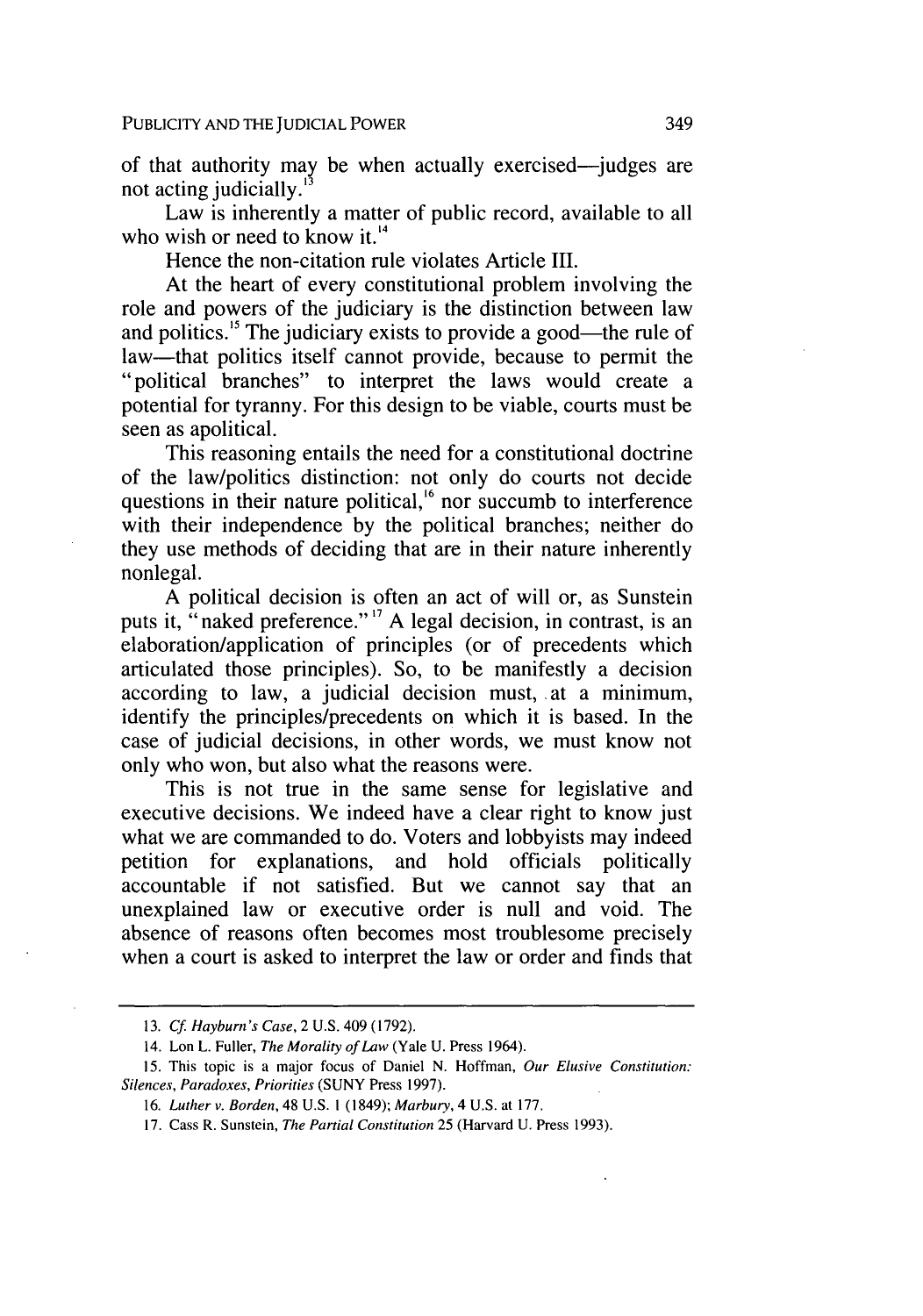silence a hindrance. Occasionally, a court may even weigh the absence of legislative "findings" against the law's constitutionality. $18$  But courts have never imposed a formal requirement that the legislature state reasons. Elected officials may take emergency actions of dubious legality and "throw themselves on their country" for political vindication.<sup>19</sup> Courts tend to abstain from such cases, or find that the action was ultimately ratified by political means.<sup>20</sup>

In contrast, judicial requirements that administrative orders be supported by reasons are common.<sup>21</sup> Ouite aware that these requirements greatly facilitate judicial review, courts are not deterred by separation of powers concerns from imposing them on subordinate executive agencies. Yet here the common justification is certainly not the inherent requirements of Article II. It is either the due process right of the litigant or the Article III imperative of the court itself.

One major difference between the branches is that, at least in theory, the sovereign people have opportunity to ascertain, judge, and correct, by interest articulation and voting, what the legislature and the chief executive have done. Court decisions are not corrigible in the same sense, though by more arduous, indirect routes they may be. In the particular case of an unexplained judgment, we can determine only who won--but what are we to do then? Seek to amend the statutes involved in the case? But how? Seek to impeach the judge? But on what ground?

Law is by nature a public thing: res publica. In researching issues of governmental secrecy years ago, discovering a State Department memorandum titled "Secret Statutes of the United States"<sup>22</sup> came as a shock. How could there be such laws? The memorandum dated from the post-World War I period, and the motive for its production never became clear. The secret statutes reported were from the pre-War of 1812 era, and authorized

<sup>18.</sup> *E.g. U.S. v.* Lopez, 514 U.S. 549 (1995).

<sup>19.</sup> A.M. Schlesinger, Jr., The Imperial Presidency 35 (Popular Library 1974) (quoting a statement from Thomas Jefferson regarding the Louisiana Purchase).

<sup>20.</sup> E.g. The Prize Cases, 67 U.S. 635 (1863). For more on judicial acquiescence in presidential stretches of power, see Hoffman, supra n. 15.

<sup>21.</sup> E.g. Clay v. U.S., 403 U.S. 698 (1971).

<sup>22.</sup> D.H. Miller, Secret Statutes of the United States (USGPO 1918).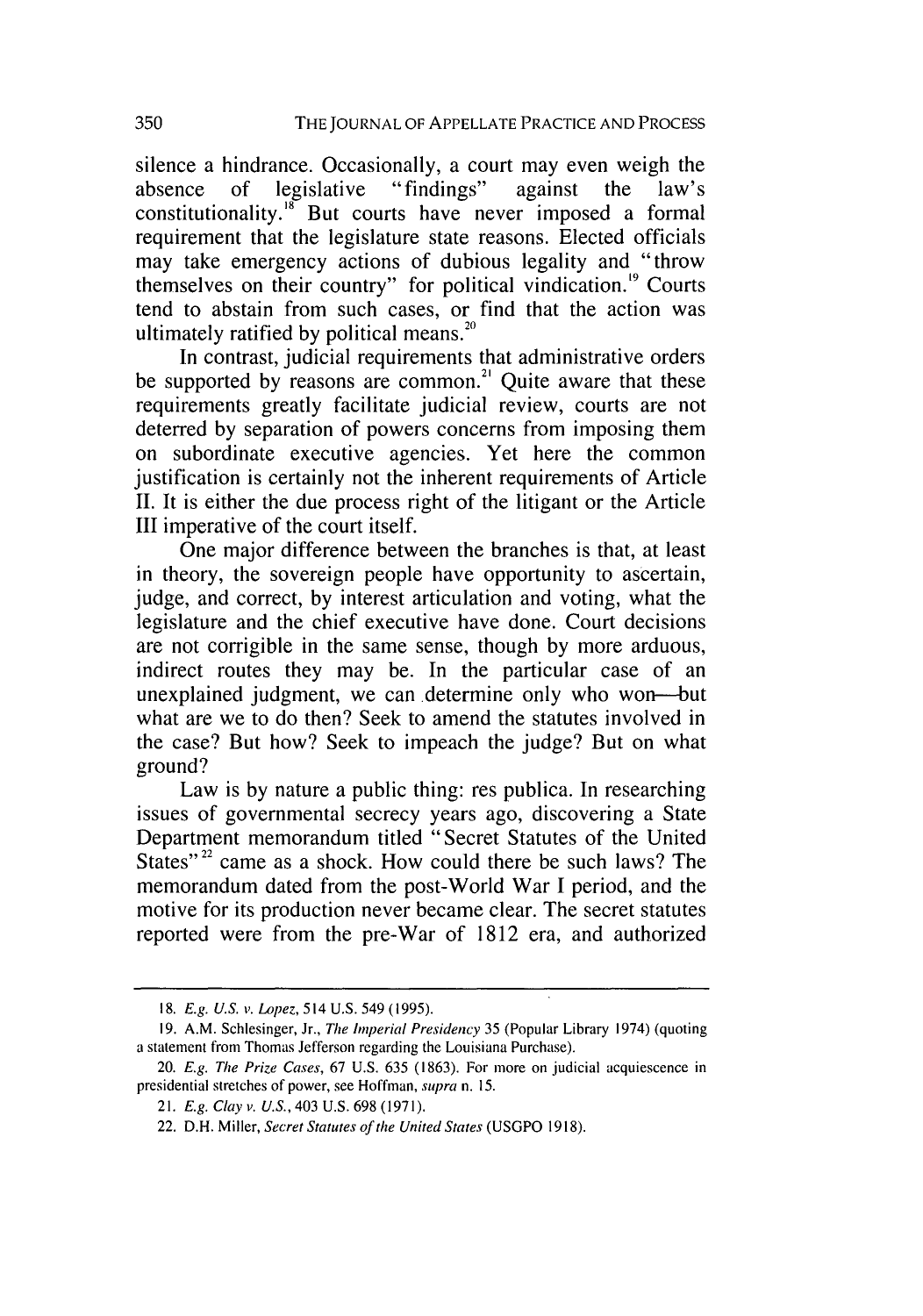President James Madison to occupy Spanish West Florida without a public declaration of war. This unsavory episode—a day that lives in infamy?—does little to enhance the reputation of the Father of our Constitution. Even if one thought there might be cases where the president, with his responsibilities for national security, must and may act in secret, the executive ought not to involve the other branches in such nefarious action.<sup>23</sup> Neither the legislature nor the courts can properly do this. The capacity and penchant of the executive for secrecy is precisely what makes it the most dangerous branch.<sup>24</sup> When Congress closes its doors, it is still a legislature, but its work product is not law until it is available to the public. Nor, in general, is that of a court.<sup>25</sup>

"Available to the public" is an ambiguous phrase. What is the teaching of history here? Does the fact that a given sort of publicity was not practiced-indeed was impossible-two hundred years ago mean that it cannot be mandatory now that it is possible? How specific is the standard implicit in Article **III?**

*Anastasoff* explains that, before the era of widespread publication, "the record of the judicial proceedings and decision alone"<sup>26</sup> or "decisions... established only by memory or by a lawyer's unpublished memorandum"<sup>27</sup> or " $[a]$  manuscript note"<sup>28</sup> could be and were used as precedents when nothing better was available. Judging from the use in early congressional debates of similarly ill-documented legislative, executive, and judicial "precedents,"<sup>29</sup> this contemporary judicial practice must have been equally fraught with confusion, unfairness, and potential deceit.

Is there then a clear-cut constitutional rule as to judicial publicity? There is, of course, a right to a public trial.<sup>30</sup> As for appeals, *Anastasoff* argues simply that, although publication of

28. *Id.* at 903 n. 14.

<sup>23.</sup> Cf Korematsu v. U.S., 323 U.S. 214 (1944) (Jackson, J., dissenting).

<sup>24.</sup> See generally Daniel N. Hoffman, Governmental Secrecy and the Founding Fathers: A Study in Constitutional Controls (Greenwood Press **198 1).**

<sup>25.</sup> Of course, a procedural step such as issuing a warrant is quite different from the final disposition of a case.

*<sup>26.</sup>* Anastasoff, 223 F.3d at 901 n. 9 (citing Blackstone).

<sup>27.</sup> *Id.* at 903.

<sup>29.</sup> See supra n. 25.

<sup>30</sup> U.S. Const. amend. VI.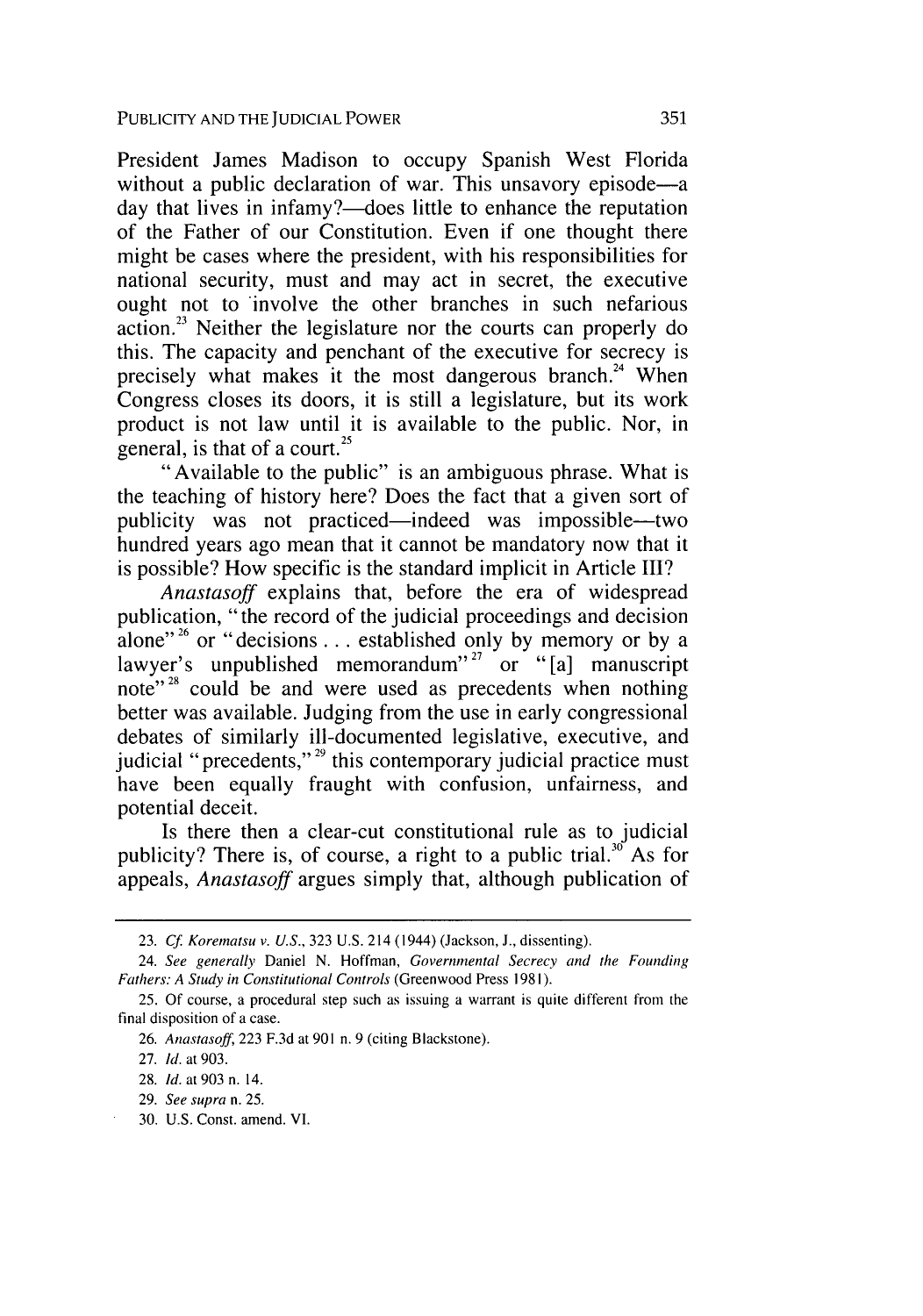opinions was neither mandatory nor standard practice in the Founding period, court decisions, published or not, were viewed as inherently precedential. The holding, accordingly, is not that publication is required, but that unpublished decisions are as precedential and as binding as published ones. "Binding" is not fully elaborated, but according to Eighth Circuit practice, only the court en banc has authority to overrule a circuit precedent. A full theory of "bindingness" is not necessary to deal with the extreme case of ipso facto nonprecedentiality.

A reference to the alternative practice of issuing summary dispositions with no opinion at all—a practice which some think the rule of *Anastasoff* would increase—suggests that the court did not go far enough. To hold the legislature or executive accountable, it may be sufficient to describe what they did and assess the consequences—without necessarily having to know the motivation. If a law harms me, I am entitled to try to change it, regardless of the reasons behind its passage. But there is an important sense in which judicial decisions cannot be evaluated without regard to the reasoning behind them—precisely because they stand not just as ad hoc orders but as precedents, to be judged by rule-oriented and not act-oriented standards. Courtsespecially appellate courts—must give reasons.

If a court decision is announced as nonprecedential or simply unexplained, there can scarcely be any remedy except for appeal to a higher court. It is true that unpublished decisions can, in principle, be appealed; certiorari has on occasion been granted, and reversals do occur.<sup>31</sup> On one occasion, the Supreme Court noted its consternation that a court of appeals decision affirming the invalidation of a federal statute had not been published.<sup>32</sup> But even if it is not absolutely decisive, the "nonprecedential" label cannot but burden an appellant's prospects for success in the appeal. Likewise, making an important decision noncitable burdens the prospects of litigants in future cases. Perhaps there is a First Amendment right to discuss these in the press and argue their legal relevance in that forum, but that is not the forum in which the law is supposed to work itself clean.

<sup>31.</sup> *E.g. Hughes* v. *Rowe,* 449 U.S. 5 (1980); *Browder v. Director, Dept. of Corrections* of Illinois, 434 U.S. 257 (1978); Taylor v. McKeithen, 407 U.S. 191 (1972).

<sup>32.</sup> *U.S.* v. Edge Broad., 509 U.S. 418 (1993).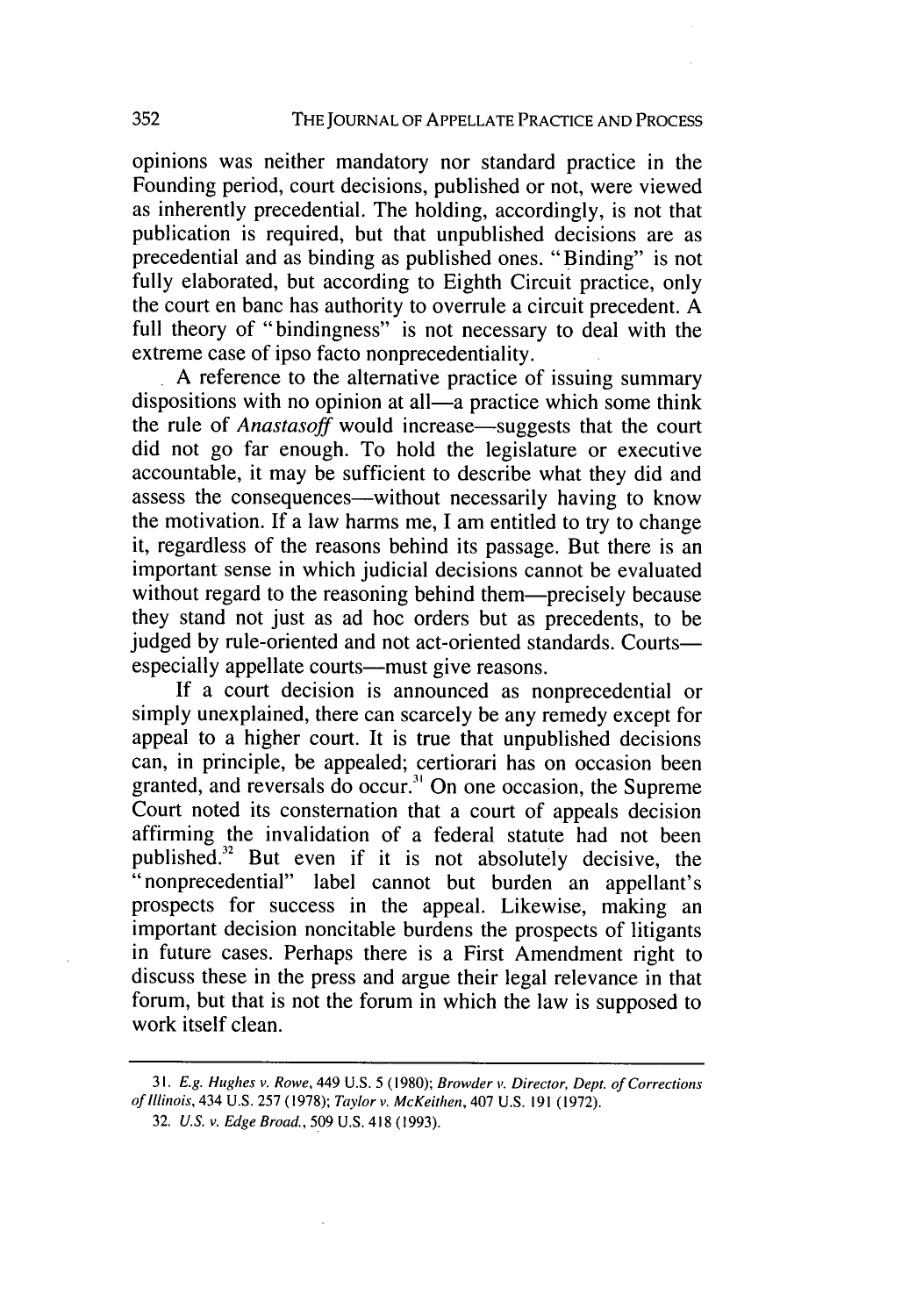How much must we be told to enable us to understand what the law is, according to which the conflict has been resolved? "Affirmed in light of the precedent,  $P v. D$ " might conceivably suffice. But "Affirmed, Rule 51" cannot suffice, because rule 51, which simply permits summary dispositions, is not a rule of substantive law. It does not even pretend to explain why this plaintiff, or those similarly situated, are entitled to prevail. At most, it suggests that the court has deliberated and, for unknown reasons, has determined that such is the case.

To apprehend the decision as founded in or supported by law, one must either have reasons or fall back on blind faith. Suppose we require a statement of reasons. How far are we to  $\overline{g}$  and  $\overline{g}$ ? The extreme would be a Herculean requirement<sup>33</sup> that the court demonstrate not only that the decision is supported by *some* law, but that it is coherent with the seamless web—with all the law there is. Here, as the law exponentially grows in quantity, the task of the courts would indeed become impossible, at least unless they could rely on a presumption that the few authorities they do cite are in turn consistent with all the law there is.

Nonsense upon stilts? It is hard to see how we could ever have total confidence in the law's coherence. But one thing is certain: The freedom of litigants to call to our attention and to the courts' attention any precedents and principles they deem inconsistent with the result advocated by the other side is a necessary condition for having the confidence we need. Otherwise there is no sufficient check, scrutiny, or accountability.

There is, in the final analysis, a profound contradiction between the discursive logic of the rule of law and the authoritarian logic of bureaucratic efficiency. Moreover, this is not—cannot be—one of the many tensions our Constitution accepts as unavoidable and tries to negotiate.<sup>34</sup>

<sup>33.</sup> *See generally* Ronald Dworkin, *Law's Empire* (Belknap Press 1986).

<sup>34.</sup> *Cf supra* n. 17.